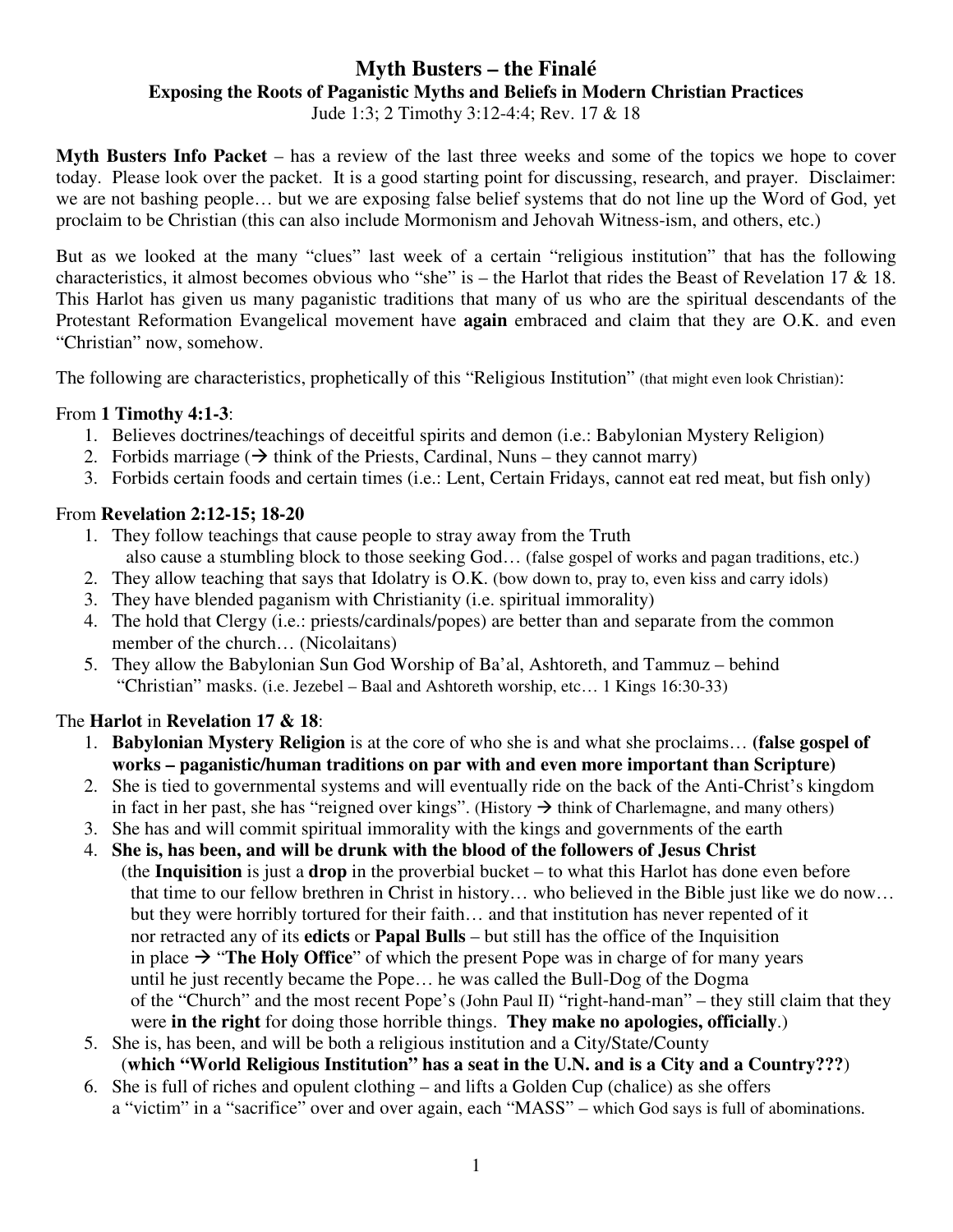7. God has been, is, and will be continuing to Call Out His People from Her… God's people must get out of her, according to God's warnings (Rev. 18:1-5)… we are called to help them out. But we cannot help them out, if we too are just as involved with the same kind of things as they are. We must Be Holy, for Our God is Holy… we must be separate from the unholy, unrighteous things that God clearly tells us to avoid, etc. – especially things related to pagan, idolatry.

#### **Who is this Harlot???**

Quote from Martin Luther – some consider him the father of the Protestant Reformation: He said: "I now know for certain that the papacy is the kingdom of Babylon and the power of Nimrod, the mighty hunter (Gen. 10:8-9)."

Source: Martin Luther's The Babylonian Captivity of the Church (1520), in Martin Luther's Basic Theological Writings, edited by Timothy F. Lull, published by Fortress Press, © 1989, ISBN 0-8006-2327-4, page 268.

So what are some of these traditions that do not come from the Bible – but come straight from this Harlot, who sits on the Beast.

Let's look at a National Holiday (started 1870 in the USA) that retailers say helps their bottom line with income up to 60% of their total income per year. It is good for business… but since it has Christ's name on it, isn't it Biblical then?

Haven't Christians always Celebrated Christmas… isn't it a Christian Celebration? It was not until the fourth century that Christmas began to be observed by the Roman Catholic Church. Says the *Encyclopedia Americana*:

"Christmas -- it was according to many authorities not celebrated in the first centuries of the Christian Church as the Christian usage in general was to celebrate the death of remarkable persons rather than their birth. A feast was established in memory of the birth of the Saviour in the Fourth Century. In the Fifth Century the Western Church ordered it to be celebrated forever on the day of the old Roman Feast of the birth of Sol. " (i.e.: December  $25<sup>th</sup>$ , Birth Day of Mithras – "Natalis Sol Invitus")

That is how an ancient PAGAN CUSTOM became engrafted upon the unsuspected Christian world! But should true followers of Yeshua, the Messiah, participate in ANCIENT PAGAN CUSTOMS? Should true Christians celebrate "Christmas"?

#### **The Puritans of the Middle Ages did not think so.**

This "baptism" of pagan rites and festivals by the Roman Catholic and Protestant Churches was totally rejected by the Puritans. One of them, William Prynne, during the time of king Charles I, wrote:

"Our Christmas lords of Misrule, together with dancing, masques, mummeries, stage-players, and such other Christmas disorders, now in use with Christians, were derived from these Roman Saturnalia and Bacchanalian festivals; which should cause all pious Christians eternally to abominate them" (*The Book of Christmas Folklore*, p.8).

Because of his attitude toward Christmas and pagan rituals still observed by the professing Christian Church, William Prynne was placed in a pillory and his ears were cut off.

We know for a fact, that due to the Protestant Reformation, Evangelical Biblical churches and church movements throughout Western Europe, and in particular Scotland, banned Christmas for many years. And in Early colonial New England, it was illegal to celebrate Christmas. Why? Because, these protestants, whom we are descended from, knew all of these Scriptures and they knew History and tied them together, put two and two together and understood that participating in Pagan rituals, was offensive to God. This is why they banned it.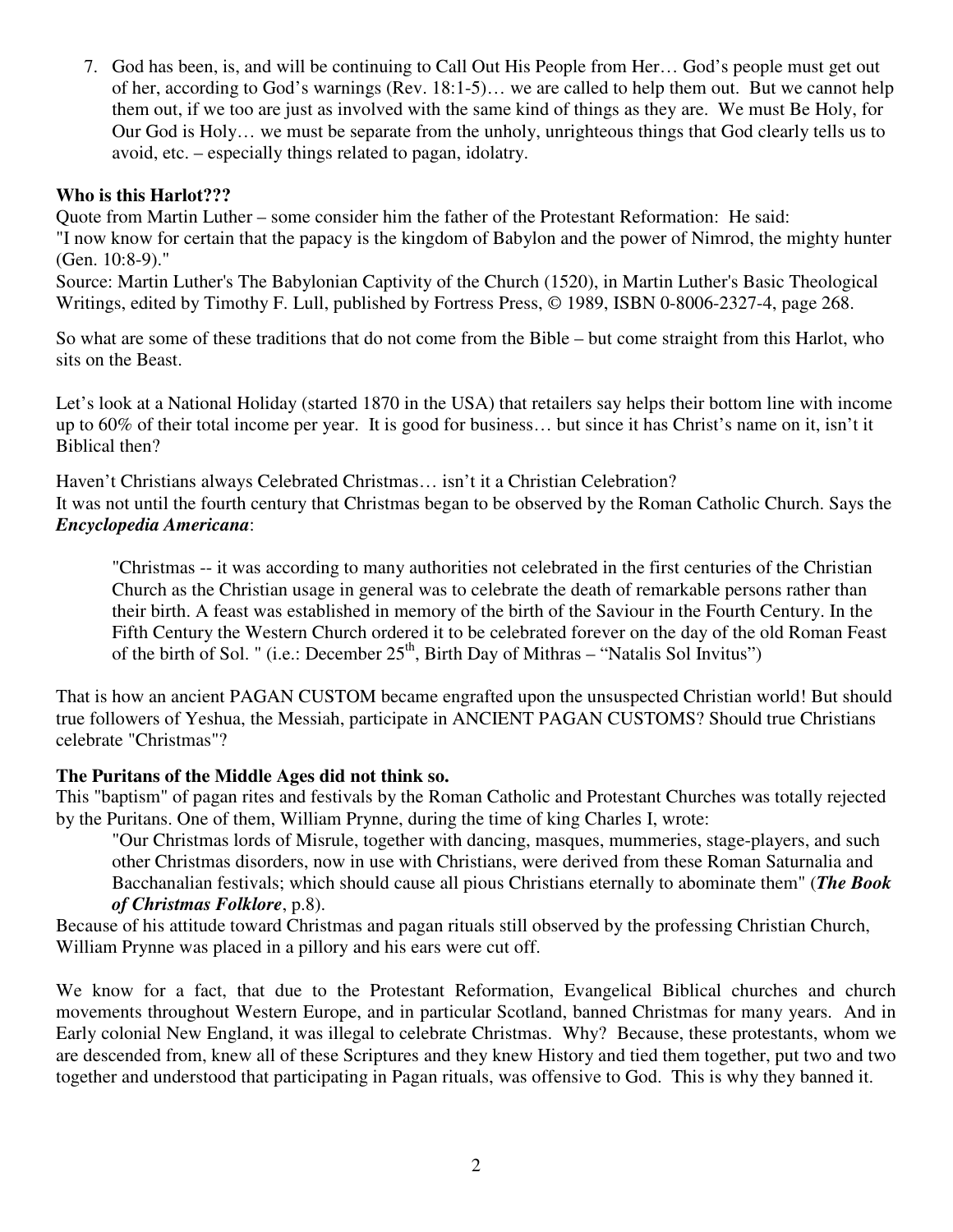**The Birth narratives in the Bible of Jesus Christ are exact and correct… but the Christmas celebration is a completely different subject, entirely. We know that Jesus, from the Bible, was born during the feast of Tabernacles. So why do so many "Christians" celebrate Christmas, Dec. 25th?** 

#### **You might think, well, why should we care about this? Why do you think it is pagan…?**

- 1. The early church did not celebrate Christ's birth (the apostles, the early church, for over 300 years) That is longer than the time our nation has been in existence.
- 2. Almost all of the rituals, symbols, decorations, etc… derive from Pre-Christian pagan idolatry and false god worship… of which God told us not to be a part of or even to mimic (see Deut. 12:29-32).
- 3. **Mithras** son of the Sun God, the equivalent of Tammuz, son of Ba'al and Ashtoreth, his official Roman Birthday celebration was December  $25<sup>th</sup> - In 270 A.D. Emperor Aurelian officially declared$ 25th December to be the birthday of Mithras. Natalis Sol Invictus or Deus Sol Invictus  $\rightarrow$  this is where the term Nativity comes from, by the way… this celebration pre-dates Christ, BTW.
- 4. **Santa Claus**  $\rightarrow$  derives from old pagan Norse tales of the God Odin (similar to the Greek God Zeus)  $\rightarrow$ not totally from Saint Nicolas… it is blending… How does he know if you are naughty or nice – he knows when you are sleeping – how can he know all that. I thought only the living and true God of the Bible can know those things. Well, this kind of fable comes from pagan god worship. Santa also, has elves, which in the cultures where this fable comes from are equivalent to fallen angels or demons. And in the earliest tales, he had a side-kick, an evil elf, name Black Pete. Santa had a Black Leather Jacket and Black Pete went down the chimney and whipped bad children. No mention of distributing presents until later in the 1800's. Legend and mostly like an evolving cartoon. But not from the Bible. Please don't lie to your children.
- 5. **Christmas Trees**  $\rightarrow$  where does this tradition come from? Certainly not from God's Word the Bible. It comes from pagan Ba'al and Ashtoreth worship – male and female fertility gods and goddess worship. In fact, in Rome, before Christianity ever came, the Romans, during their winter Saturnalia festival, put up trees, just like people do today, put presents under them to give to each other, and had a drunken feast time for 12 days (i.e. 12 days of Christmas). In most ancient cultures it is a **male** symbol, if you know what I mean... no more about that. And this is why my wife, when she heard all of this, and I **showed her all of this mountain of evidence, took our Christmas tree and threw it down the stairs in anger at me. She was not angry that she had been deceived by the Harlot sitting in Rome all these years, but because I did not know how to handle the truth and came across very Pharisaical about all of this. She has since beat me up and has forgiven me, I am pretty sure about the beating though. See Jeremiah**
- 6. **Yule**  $\rightarrow$  ancient Norse pagan worship celebration of winter solstice time. Yule, comes from ancient Babylonian – meaning child. Thus it was Ancient Sun God worship – Tammuz, again. So when you sing about "Yule Tide Carols" remember when it comes from.
- 7. I could go on, and there are tons more things about this celebration that has lead me, by both God and His Word to conclude that it has definite pagan origins and does not conform to God's Holy Word or will.
- ----------- 8. Regarding celebrating Christ's Birth (without all the pagan and commercial trappings) – no one is stopping you. You are free in Christ to do so. But remember your motivation, is it because of traditions you are doing this, peer pressure, cultural traditions or a pure conviction based upon God's Word, alone?
- 9. If you choose not to celebrate Christ's Birth, or to celebrate it during the Feast of Tabernacles (his actual time of birth, biblically) – this is up to you. But remember your motivation, is it because of traditions you are doing this, peer pressure, cultural traditions or a pure conviction based upon God's Word, alone?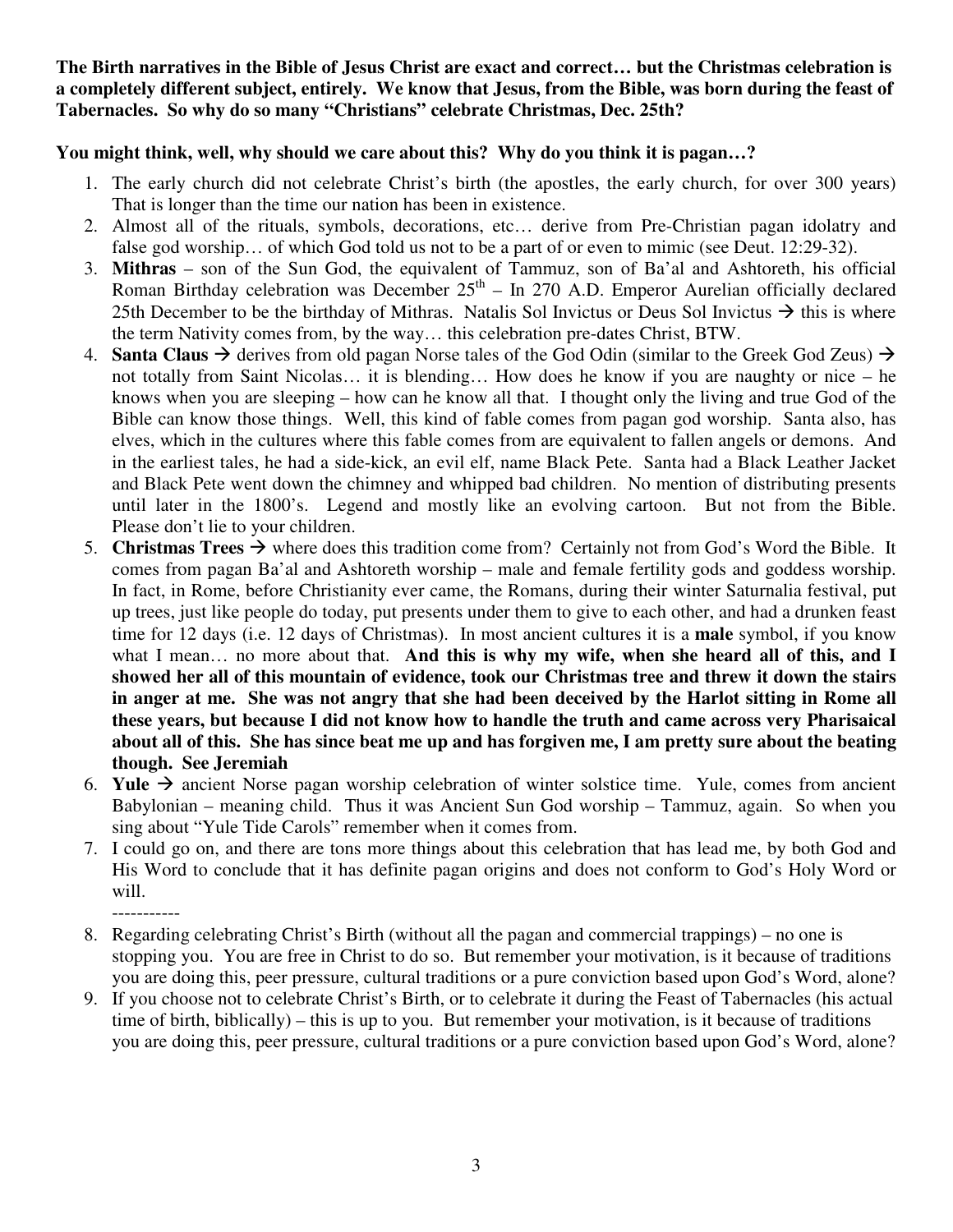**Rom 14:1-13** [NASB] Now accept the one who is weak in faith, but not for the purpose of passing judgment on his opinions. (2) One person has faith that he may eat all things, but he who is weak eats vegetables only. (3) The one who eats is not to regard with contempt the one who does not eat, and the one who does not eat is not to judge the one who eats, for God has accepted him. (4) Who are you to judge the servant of another? To his own master he stands or falls; and he will stand, for the Lord is able to make him stand. (5) **One person regards one day above another, another regards every day alike. Each person must be fully convinced in his own mind. (6) He who observes the day, observes it for the Lord**, and he who eats, does so for the Lord, for he gives thanks to God; and he who eats not, for the Lord he does not eat, and gives thanks to God. (7) For not one of us lives for himself, and not one dies for himself; (8) for if we live, we live for the Lord, or if we die, we die for the Lord; therefore whether we live or die, we are the Lord's. (9) For to this end Christ died and lived again, that He might be Lord both of the dead and of the living. (10) But you, why do you judge your brother? Or you again, why do you regard your brother with contempt? For we will all stand before the judgment seat of God. (11) For it is written, "AS I LIVE, SAYS THE LORD, EVERY KNEE SHALL BOW TO ME, AND EVERY TONGUE SHALL GIVE PRAISE TO GOD." (12) So then each one of us will give an account of himself to God. (13) Therefore let us not judge one another anymore, but rather determine this--not to put an obstacle or a stumbling block in a brother's way.

### **Now about Easter.**

As has been hinted before – this was one of the first conflicts between the Eastern Church and the Roman Church (or western church).

At the root of this is **Constantine**. His conversion, which I think was false, to the god of the Christians… allowed him to marry the church to the state in 313 A.D. In 325 A.D he took on the titles of Pontifex Maximus, **Vicarius Christi**, and Bishop of Bishops  $\rightarrow$  at the Council of Nicaea. After the council hammered out doctrinal things, Constantine wrote a letter to the various bishops who did not come, who were from the eastern areas of the world:

#### ON THE KEEPING OF EASTER.

From the Letter of the Emperor to all those not present at the Council. (Found in Eusebius, Vita Const., Lib. iii., 18-20.)

**When the question relative to the sacred festival of Easter arose, it was universally thought that it would be convenient that all should keep the feast on one day**; for what could be more beautiful and more desirable, than to see this festival, **through which we receive the hope of immortality**, **celebrated by all with one accord, and in the same manner**? It was declared to be particularly unworthy for this, the holiest of all festivals, to follow the custom of the Jews, who had soiled their hands with the most fearful of crimes, and whose minds were blinded. In rejecting their custom, we may transmit to our descendants the legitimate mode of celebrating Easter, which we have observed from the time of the Saviour's Passion to the present day. We ought not, therefore, **to have anything in common with the Jews**, for the Saviour has shown us another way; our worship follows a more legitimate and more convenient course; and consequently, in unanimously adopting this mode, we desire, dearest brethren, to separate ourselves from the detestable company of the Jews, for it is truly shameful for us to hear them boast that without their direction we could not keep this feast. How can they be in the right, they who, after the death of the Saviour, have no longer been led by reason but by wild violence, as their delusion may urge them? They do not possess the truth in this Easter question; for, in their blindness and repugnance to all improvements, they frequently celebrate two passovers in the same year. We could not imitate those who are openly in error. How, then, could we follow these Jews, who are most certainly blinded by error? For to celebrate the passover twice in one year is totally inadmissible. But even if this were not so, it would still be your duty **not** to tarnish your soul by communications with such wicked people [the Jews].